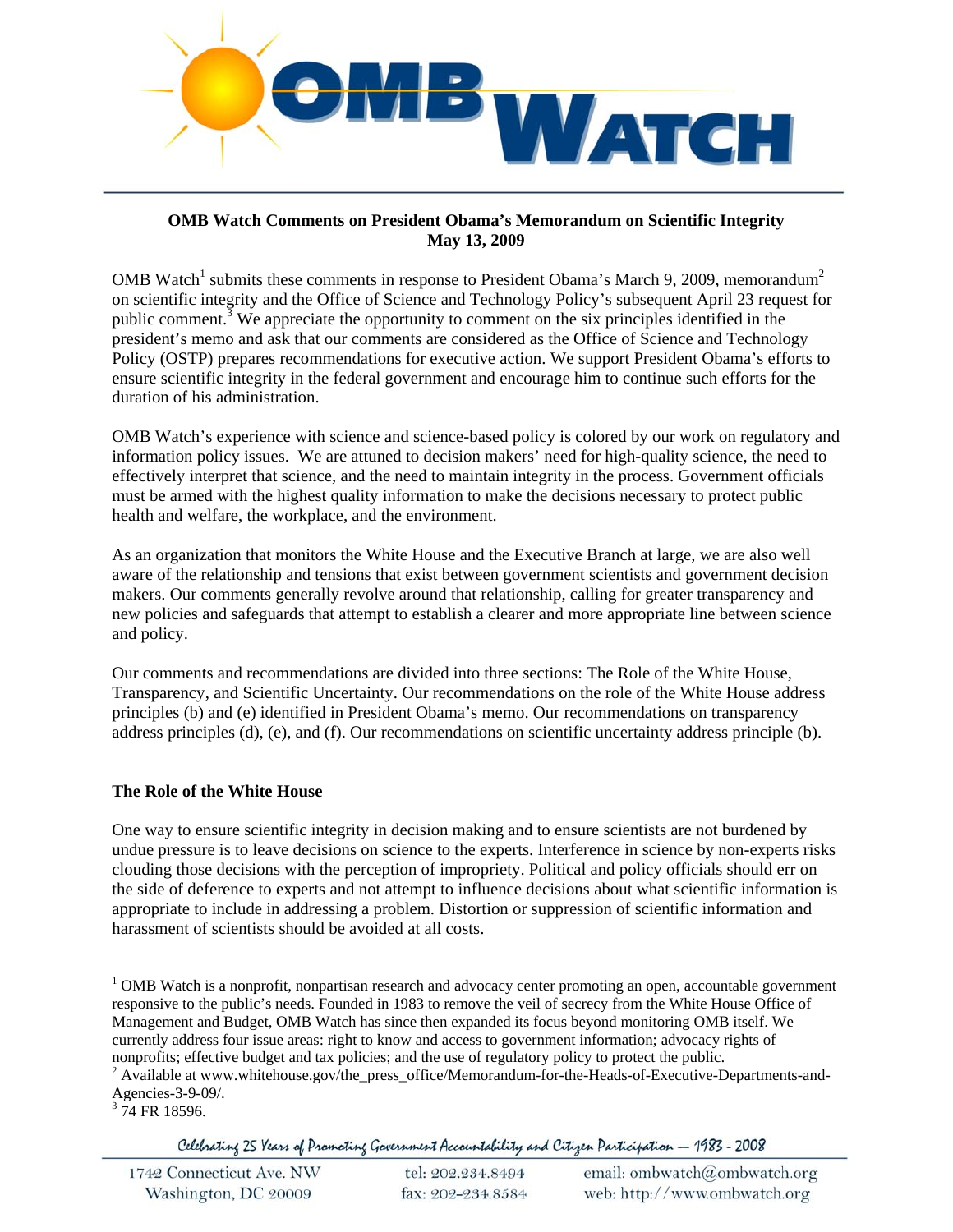Principle (b) of President Obama's memo states, "Each agency should have appropriate rules and procedures to ensure the integrity of the scientific process within the agency." Those rules and procedures should strive to eliminate political interference in agency science and science-based policy.

Too often, non-scientists have attempted, sometimes with success, to inject non-scientific considerations into scientific study. Such a strategy can have severe consequences: By compromising the science that informs policy decisions, these non-science considerations can erode the foundation upon which sound policy is built.

White House officials have been known to intercede in agency decisions regarding science, often perniciously. The Obama administration should eliminate the role of the White House Office of Management and Budget (OMB) in editing, revising, or manipulating agency science and science policy and enact policies that restrain OMB officials from usurping agency authority over science decisions.

Increasingly, OMB – usually through its Office of Information and Regulatory Affairs<sup>4</sup> – has waded into the waters of federal science. OMB's presence adds little if any value to the scientific process. At a minimum, OMB's insistence that it be included during scientific development delays agency efforts. At worst, it casts a political shadow over science and science-based policy and threatens public protections.

For example, the review process for U.S. Environmental Protection Agency (EPA) hazardous chemical assessments illuminates the impropriety of OMB's role in science. EPA's Integrated Risk Information System (IRIS) serves as a publicly searchable database for studies on the human health effects of hundreds of industrial chemicals and other chemical substances. The studies in the database can lead to regulatory actions; however, the studies themselves are risk assessments and in no way address risk management or policy.

During the Bush administration, over the opposition of EPA scientists, OMB began reviewing draft IRIS assessments. During this process, OMB could also facilitate review of assessments by other agencies like the Department of Defense – a user of some IRIS-listed chemicals.

A 2008 Government Accountability Office report shows that OMB and other agencies both delayed and interfered with IRIS assessments.<sup>5</sup> For example, OMB forced EPA to halt work on five IRIS assessments because it disagreed with the agency's decision to study short-term, or acute, exposure to those chemicals. Overall, OMB review can add a year or more to the assessment process.<sup>6</sup>

OMB has also shown an inclination toward imposing requirements on all agencies' scientific processes. In 2006, OMB proposed guidelines that would have governed the conduct of risk assessment across the

 $\overline{a}$ 

<sup>&</sup>lt;sup>4</sup> OIRA oversees a variety of agency activities. OIRA was created under the Paperwork Reduction Act to monitor agency information collection activity and manage information policy. President Ronald Reagan expanded OIRA's role when he required agencies to submit to OIRA drafts of proposed and final regulations for approval. Every president since has maintained a similar role for OIRA, causing the office to frequently be referred to as the government gatekeeper of all things regulatory. 5 John B. Stephenson, "Chemical Assessments: Low Productivity and New Interagency Review Process Limit the

Usefulness and Credibility of EPA's Integrated Risk Information System," United States Government Accountability Office, GAO-08-440, March 2008. Available at www.gao.gov/new.items/d08440.pdf. 6

<sup>&</sup>lt;sup>6</sup> See OMB Watch, "OMB Interferes in IRIS Assessments of Toxic Chemicals: Questions and Answers," May 2008, available at www.ombwatch.org/files/regs/PDFs/IRISfactsheet.pdf.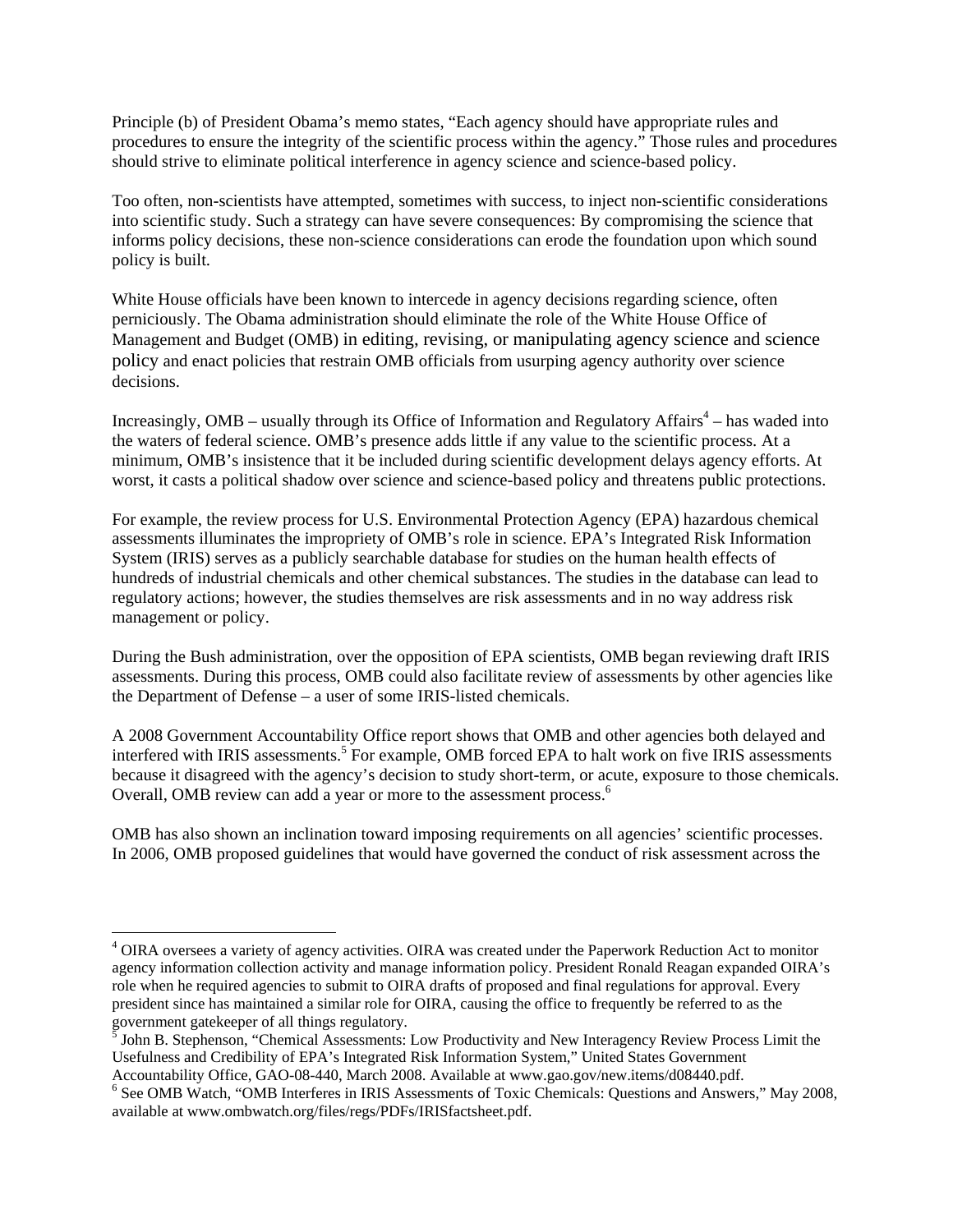federal government. The guidelines were chastised as overly broad and ignorant of agencies' specific needs. After a stinging rebuke from the National Research Council, OMB withdrew the bulletin.<sup>7</sup>

OMB often runs afoul of scientific integrity principles when the office reviews agency regulations reliant on scientific evidence. OMB sometimes challenges agency science and scientific conclusions during review. OMB challenges are particularly forceful when it disagrees with an agency's chosen policy option.

For example, OMB repeatedly interfered in the EPA's most recent revision to the national air quality standard for ozone. EPA depended on scientific studies, as well as staff interpretations of the policy implications of those studies, during the rulemaking. The Clean Air Act requires EPA to examine the relevant science and make a decision that best benefits public health.

OMB challenged EPA's scientific conclusions. OMB forced EPA to consider the possibility that ozone exposure does not contribute to premature mortality, even though experts inside the agency believed otherwise. Although EPA continued to use the link as rationale for a more protective standard, OMB's challenges delayed the rulemaking and forced EPA staff to conduct unnecessary analysis.<sup>8</sup>

OMB also challenged EPA's decision to set a separate, seasonal standard that would be more protective of plant life. This time, OMB won. Even in the face of strong objections from senior EPA officials, OMB, with the backing of then-President George W. Bush, forced EPA to abandon the scientific rationale it had developed in favor of a seasonal standard and proceed without one.<sup>9</sup>

Recommendations:

 $\overline{a}$ 

- o President Obama should end OMB review of IRIS assessments and any other purely scientific information such as risk assessment.
- o Agencies should maintain discretion over the conduct of scientific study, and inappropriate government-wide policies should be avoided. Where broad principles are appropriate or deemed necessary, such as those expected to come forth from this process, OSTP, not OMB, should develop and manage requirements.
- o President Obama should, by the result of this process or in a new regulatory executive order, prohibit OMB from editing, revising, or manipulating agency science and science policy.10

<sup>&</sup>lt;sup>7</sup> See OMB Watch, "National Research Council Strongly Objects to OMB Risk Assessment Bulletin," Jan. 23, 2007, available at www.ombwatch.org/node/3144. 8

<sup>&</sup>lt;sup>8</sup> See OMB Watch, "OMB Manipulates Science in Cost-Benefit Analysis for Ozone Rule," Aug. 6, 2007, available at www.ombwatch.org/node/3393.

<sup>&</sup>lt;sup>9</sup> See OMB Watch, "White House Interferes with Smog Rule," March 18, 2008, available at www.ombwatch.org/node/3635.

<sup>&</sup>lt;sup>10</sup> On Jan. 30, 2009, President Obama instructed the White House Office of Management and Budget to present him with recommendations on revisions to the current regulatory process. President Obama is considering issuing a new executive order to replace Executive Order 12866, Regulatory Planning and Review.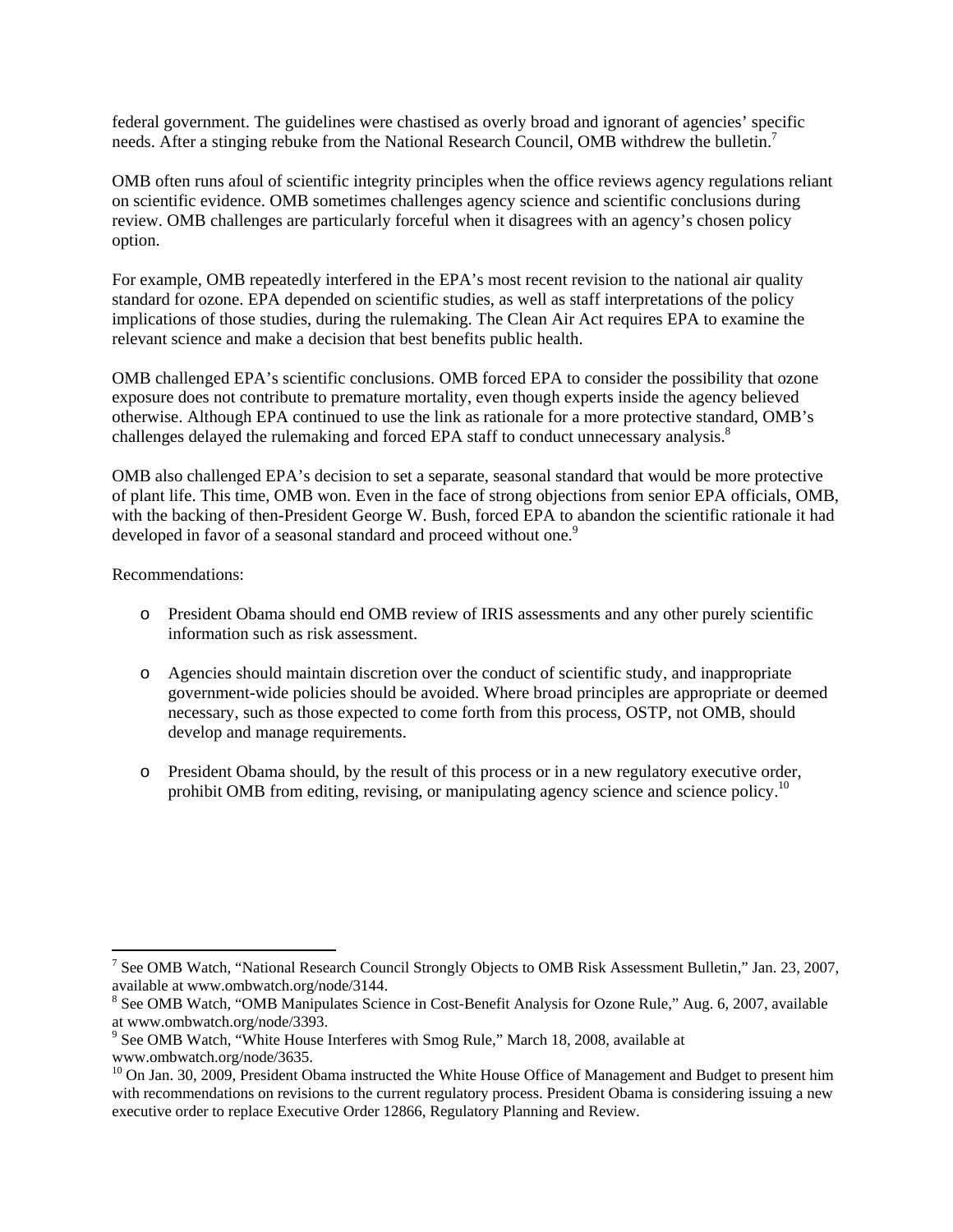## **Transparency**

 $\overline{a}$ 

Transparency is essential to ensuring scientific integrity in government decisions. Science-based policy usually results from extensive research, documentation, and review, and the public must have access to this information to make sure that policy decisions – and the rationales behind those decisions – comport with the underlying information available to decision makers.

In this way, transparency serves as a means to ensuring an accountable government. Where decisions are sound, transparency shows how public policy serves the public good. Where government is in error, transparency shines a light on decisions made without adequate reliance on fact and on decision makers who distort or suppress information.

Transparency can also reveal the true motivations for a decision. Science is often not the lone criterion in policy making, nor should it be. But too often, a scientific veneer is applied to decisions made on political, ideological, or economic grounds. Allowing the public to examine the decision making process can strip away that veneer and permit a more honest evaluation of the government's actions.

The value of public participation should also be considered in the scientific integrity discussion. Enhancing the ability of the public to participate in the decision making process and evaluate decisions ultimately enhances the integrity of those decisions.

Meaningful participation is predicated upon access to information. To ensure the quality of public input, the government has a responsibility to make information easily available and to disseminate it widely.

In the context of scientific integrity, disclosure of both the underlying information used by decision makers and the communication and interactions among those decision makers is critical. The vehicle for disclosure is also important, as OSTP recognizes in asking, "What are the best ways to maximize the legitimate public release of scientific and technological information relied upon by agencies?"<sup>11</sup> With these points in mind, we offer the following recommendations: $12$ 

- o Agencies should disclose all scientific information as it becomes available to them during the decision making process. Decisions by agencies should trigger a review to ensure the full body of information has been disclosed, regardless of whether that information actually informed the final policy decision. Agencies should indicate which information informed the decision and which was set aside. All of this information should become part of any rulemaking docket or other official record.
- o To avoid overuse of confidential business information (CBI) claims on scientific data and related research, agencies should require that those making such claims provide sufficient proof. The justification warranting protection under a CBI exemption should be provided prior to receiving the protection and certified by a senior executive of the business requesting the protection.
- o Agencies should make publicly available substantive written communications made between and among agencies, including White House offices (such as the Office of Information and Regulatory Affairs), regarding scientific results, conclusions, or policy. Substantive

<sup>&</sup>lt;sup>11</sup> OSTP asks this question in conjunction with its request for comments on President Obama's scientific integrity memo, see blog.ostp.gov/2009/04/22/scientific-integrity-principle-d/.

 $12$  OMB Watch made similar recommendations to the Obama administration in comments filed Feb. 18, 2009, with the White House Office of Management and Budget, available at www.reginfo.gov/public/jsp/EO/fedRegReview/OMB\_Watch.pdf.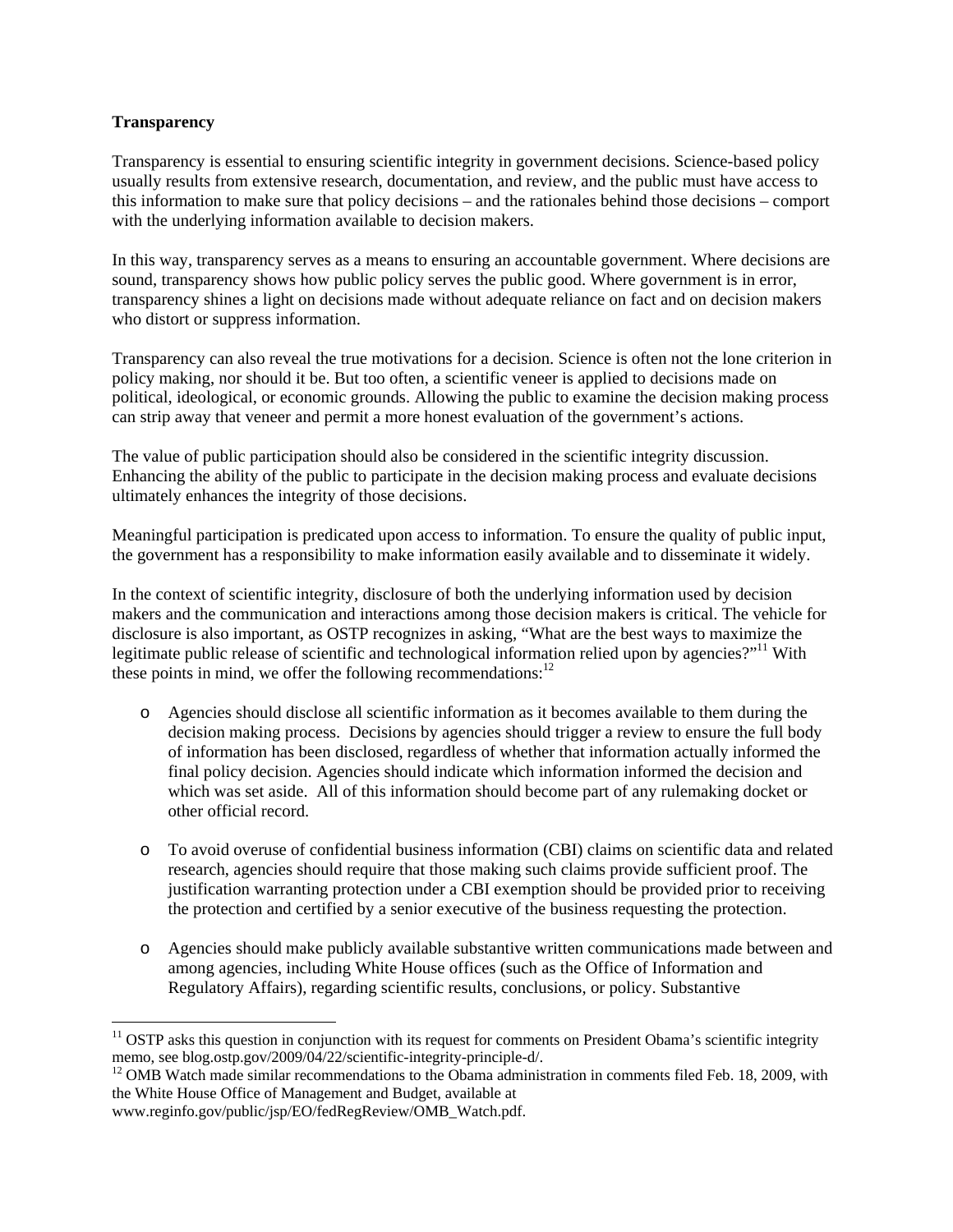communications would be any exchanges that discuss findings, edits or changes to reports, policy options or recommendations, interpretation of results, prioritization of goals, or reasoning for government actions or decisions. Agencies should clearly indicate the officials communicating and the date of communication.

- o Agencies, including White House offices, should make publicly available substantive written communications and summaries of substantive oral communications, including meetings, made between and among agencies and nongovernmental entities regarding policy. Agencies should clearly indicate the officials and nongovernmental representatives communicating and the date of communication. If these communications include the submission of additional scientific studies, these studies and the underlying data should also be made public in keeping with the first transparency recommendation above.
- o Agencies should disclose all information online and employ up-to-date and effective search, sort, dissemination, and aggregation functions (including but not limited to full text search, RSS and atom feeds, XML, and API, where appropriate). Agencies should disclose information both on their websites and through the prevailing e-rulemaking system, currently interfaced at Regulations.gov. $^{13}$
- o Agencies should establish clear protections for whistleblowers that disclose repressed scientific information or expose manipulation of the scientific process at an agency.
- o Agencies should be required to develop procedures to monitor implementation of scientific integrity and transparency guidance and report annually to OSTP on progress of implementation. These reports should also be available to the public.
- o Agencies should require that persons or groups who challenge scientific information under the Data Quality Act provide for the public record original data referenced in the challenge.

## **Scientific Uncertainty**

 $\overline{a}$ 

Just as it is important to ensure the scientific integrity of government action, it is also important to ensure the integrity of inaction. Too often, agencies delay their pursuit of science-based policy in the name of scientific uncertainty. In many cases, this is both unnecessary and counterproductive.

Federal officials should stop using claims of uncertainty to delay or avoid regulation for at least three reasons. First, full scientific certainty can rarely if ever be achieved. Pushing for certainty is a slippery slope and may result in completely stopping regulation in policy areas that rely on scientific information. Second, federal laws often recognize that the government has a responsibility to protect citizens from harms they cannot control. Some statutes explicitly call for some margin of protection. The notion that officials must pinpoint risk (e.g., using dose-response data to find a precise exposure threshold at which harm occurs) before taking action runs counter to many of these statutory requirements. Finally, regulation is not an irreversible course of policy. In the event of significant uncertainty, federal officials should still choose to extend at least some protection as soon as possible while new information develops. As evidence grows, standards can be made more or less stringent if necessary. In fact, subsequent

 $13$  The federal e-rulemaking system is intended to provide the public with a central location to view regulatory documents and file comments on regulations and other executive actions. Reforms to the e-rulemaking system are likely to occur in the near future. For an expanded discussion, see the American Bar Association, "Achieving the Potential: The Future of Federal e-Rulemaking," available at ceri.law.cornell.edu/erm-comm.php.